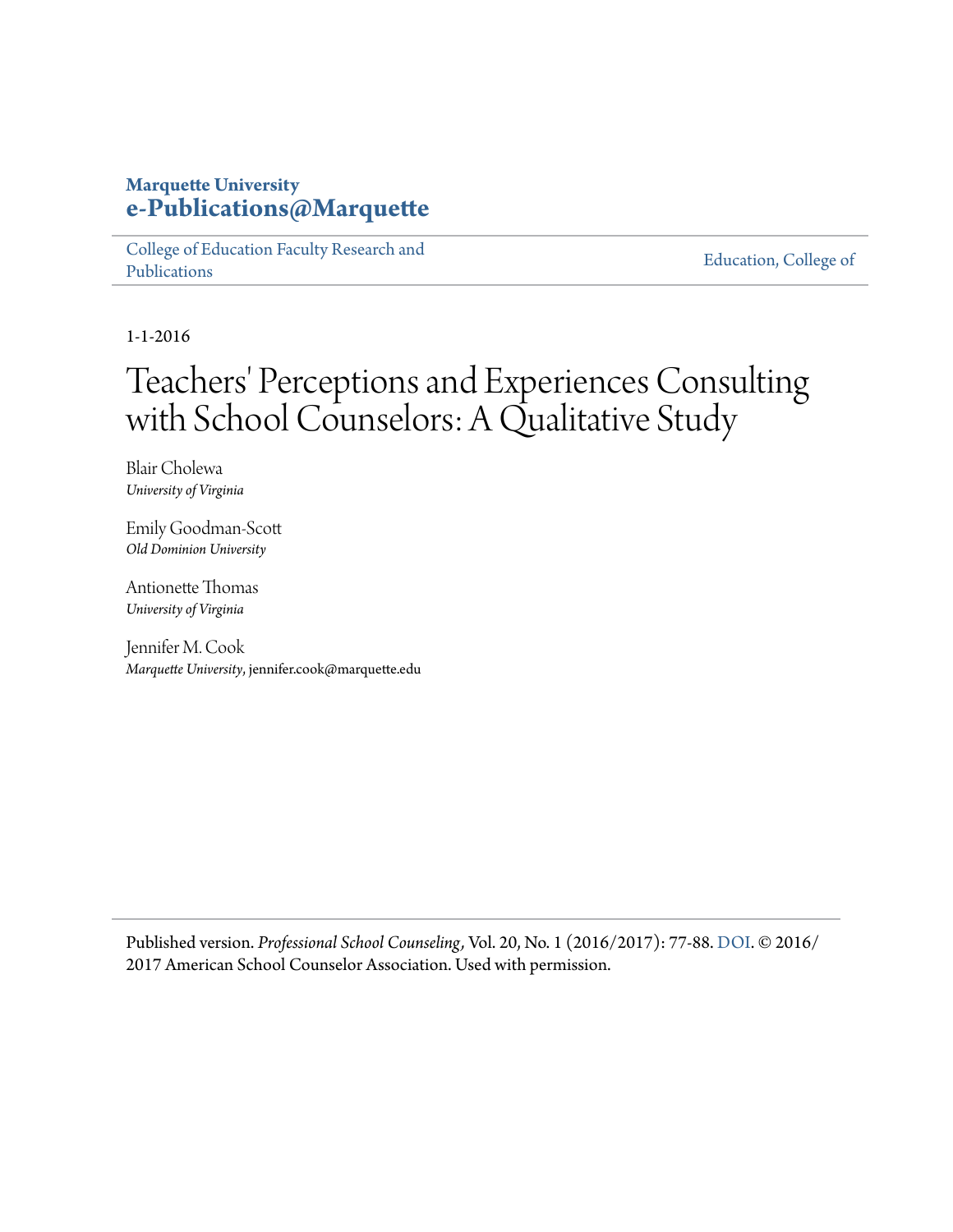# TEACHERS' **PERCEPTIONS** AND EXPERIENCES **CONSULTING** WITH SCHO COUNSELORS: A QUALITATIVE STUDY

*School counselor–teacher consultation is an efficient strategy for school counselors to indirectly serve students on their caseload. Teachers' perceptions are crucial in examining this consultation process. This qualitative study examined elementary school teachers' perceptions and experiences of school counselor–teacher consultation. The researchers identified three themes: (a) school counselors prioritizing relationships, (b) school counselors taking initiative, and (c) school counselors' specialization. The researchers discuss implications for school counseling practice, including strategies for facilitating consultation with teachers.*

Ithough<br>to-school<br>(Americation<br>average<br>2015)<br>not his their<br>num<br>bili Hotel<br>m<br>m<br>m<br>m<br>their<br>m<br>m<br>m<br>m<br>m<br>their<br>ex, Carlse<br>ex, Carlse<br>2015)<br>did Hotel<br>m<br>m<br>m<br>their<br>ex, Carlse<br>2016, ex, Carlse<br>2016, ex, Carlse<br>2016, ex, Carlse<br>2016, lthough the recommended studentto-school-counselor ratio is 250:1 (American School Counselor Association [ASCA], 2012a), the national average is closer to 491:1 (Glander, 2015). School counselors report not having enough time to serve their students directly given their numerous assigned responsibilities (Carlson & Kees, 2013). However, school counselors can maximize their ability to reach more students in less time by consulting with teachers: indirectly reaching students through the teacher (Baker, Robichaud, Dietrich, Wells, & Schreck, 2009; Dinkmey-

er, Carlson, & Michel, 2016; Stone & Dahir, 2016). Further, consultation is a key component of comprehensive school counseling programs, including the ASCA National Model, and is a strategy to impact students' academic and personal/social development (ASCA, 2012a; Gysbers & Henderson, 2012).

Nationally, school counselors reported engaging frequently in consultation with teachers (Goodman-Scott, 2015; Perera-Diltz, Moe, & Manson, 2011). However, the authors found only two studies that examined teachers' perspectives and experiences of school counselor–teacher consultation (i.e., Beesley, 2004; Warren, 2013); both studies lack a detailed description of the general consultation process. Teachers are integral in school counselor–teacher consultation, and

**Blair Cholewa, Ph.D.**, is an assistant professor at the University of Virginia in Charlottesville, VA. Email: bec7b@ virginia.edu **Emily Goodman-Scott, Ph.D.**, is an assistant professor at Old Dominion University in Norfolk, VA; **Antoinette Thomas, Ph.D.**, is an associate professor at the University of Virginia; and **Jennifer Cook, Ph.D.**, is an assistant professor at Marquette University in Milwaukee, WI.

doi: 10.5330/1096-2409-20.1.77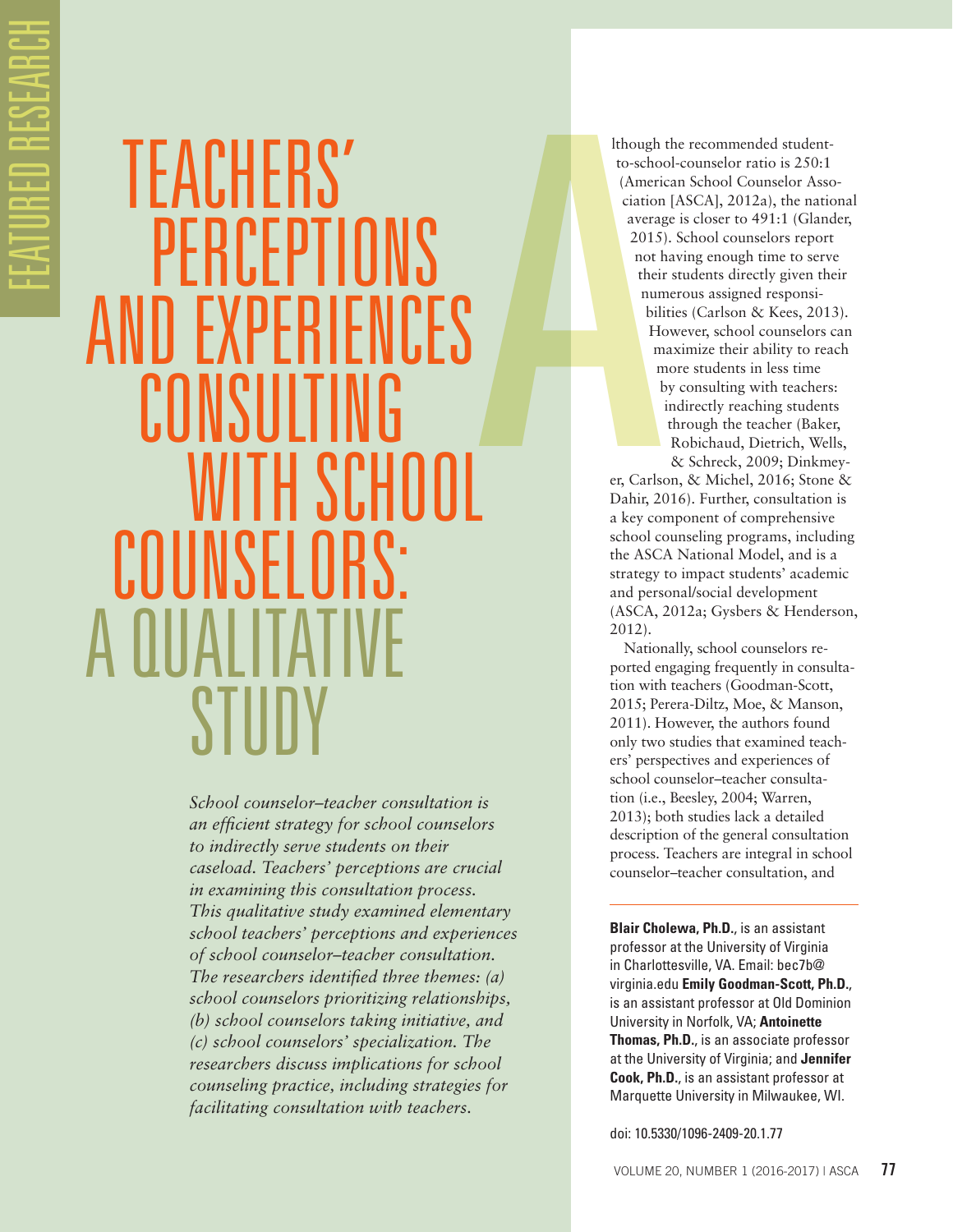understanding their perceptions may provide school counselors with insight to enhance their consultative work with teachers. In this article, the researchers present a qualitative thematic analysis (*N* = 17) examining elementary school teachers' perceptions and experiences consulting with school counselors.

### SCHOOL COUNSELOR **CONSULTATION**

School counselors consult with adult stakeholders, including parents/caregivers, teachers, and administrators, to facilitate student achievement and systemic change, and to promote equity (ASCA, 2012a; Gysbers & Henderson, 2012). Consultation is a process between (a) a consultant with a specialty and (b) a consultee requesting help regarding a work problem aligned with the consultants' specialty area (Caplan, 1970). In the last 20 years, there has been a shift in the school counseling profession from expert consultation models to more collaborative consultation. The latter views the consultant and consultee as co-experts with shared responsibility and decision making (Dinkmeyer et al., 2016; Keys, Bemak, Carpenter, & King-Sears, 1998). Through consultation, school counselors facilitate change at the individual, classroom, and school level, and impact student success (Erford, 2015).

al Model identifies consultation as an integral indirect service within the delivery system of a comprehensive school counseling program (ASCA, 2012a), and several ASCA school counselor competencies address consultation activities (ASCA, 2012b). The CACREP 2016 school counseling standards also emphasize preparation in school-based consultation theories, approaches, and strategies, and specify consultation with P-12 teachers (CACREP, 2015).

#### **Teacher Consultation**

As part of a comprehensive school counseling program, teacher consultation is an efficient, systemic strategy for school counselors to impact students' academic and personal success (Sink, 2008; Stone & Dahir, 2016). In fact, teacher consultation enables school counselors to reach more students than individual or group counseling (Brigman, Mullis, Webb, & White, 2005). Through consultation, school counselors utilize their problem-solving, behavior management, and communication skills, and their understanding of students with social/ emotional issues, to assist teachers with classroom management and teacher– student interactions (Dinkmeyer et al., 2016; Sink, 2008). The compounded effect of school counselor–teacher consultation can result in teachers acquiring knowledge, skills, and awareness to prevent or more effectively facilitate future challenges (Brown et al., 2011; Stone & Dahir, 2016). Thus, by consulting with one teacher and equipping him or her

### SCHOOL COUNSELOR–TEACHER CONSULTATION CAN RESULT IN TEACHERS ACQUIRING KNOWLEDGE, SKILLS, AND AWARENESS TO PREVENT OR MORE EFFECTIVELY FACILITATE FUTURE CHALLENGES.

A number of professional organizations emphasize the school counselor's role as consultant, including ASCA (2012a, 2012b) and the Council for Accreditation of Counseling and Related Educational Programs (CACREP; 2015). For example, the ASCA Nationwith a new skill set, school counselors can potentially impact all students in that teacher's classes (Stone & Dahir, 2016).

**School counselor perceptions.** The limited research suggests that school counselors frequently consult with

teachers (Goodman-Scott, 2015; Perera-Diltz et al., 2011). According to Perera-Diltz, Moe, and Mason (2011), 79% of the school counselors in their sample reported engaging in consultation; of those who consulted, 79% indicated often or always consulting with teachers. Similarly, in a national study of school counselors, Goodman-Scott (2015) found that participants rated consultation with school staff concerning student behavior as their most frequent job activity in running a comprehensive school counseling program. In comparison to numerous professional counseling skills (e.g., individual or group counseling), school counselors reported having the highest confidence in their consultation skills compared to all other skills (Carlson & Kees, 2013).

School counselor consultation is particularly important at the elementary school level. Historically, school counselors report perceptions and job activities varying by educational level (e.g., elementary, middle and high; Dahir, Burnham, & Stone, 2009; Rayle & Adams, 2008). For example, a sample of elementary school counselors reported spending greater time in teacher consultation/collaboration activities, compared to middle and high school counselors (Rayle & Adams, 2008). Thus, examining school counseling consultation at the elementary level may provide especially salient examples of the phenomenon.

**Teacher perceptions.** Although an important stakeholder group, minimal research exists on teachers' perceptions of school counselor consultation. Beesley (2004) found that 71% of teachers rated school counselor consultation as *somewhat adequate* to *extremely adequate*, and half of the participants listed consultation as one of their school counseling program's strengths. Warren (2013) qualitatively explored teachers' reactions to their experiences in a six-session, Rational Emotive Behavior Therapy (REBT) school counselor-led group consultation. As a result of the consultation, the teachers reported that they felt improvements in their personal and professional relationships, as well as increased well-being.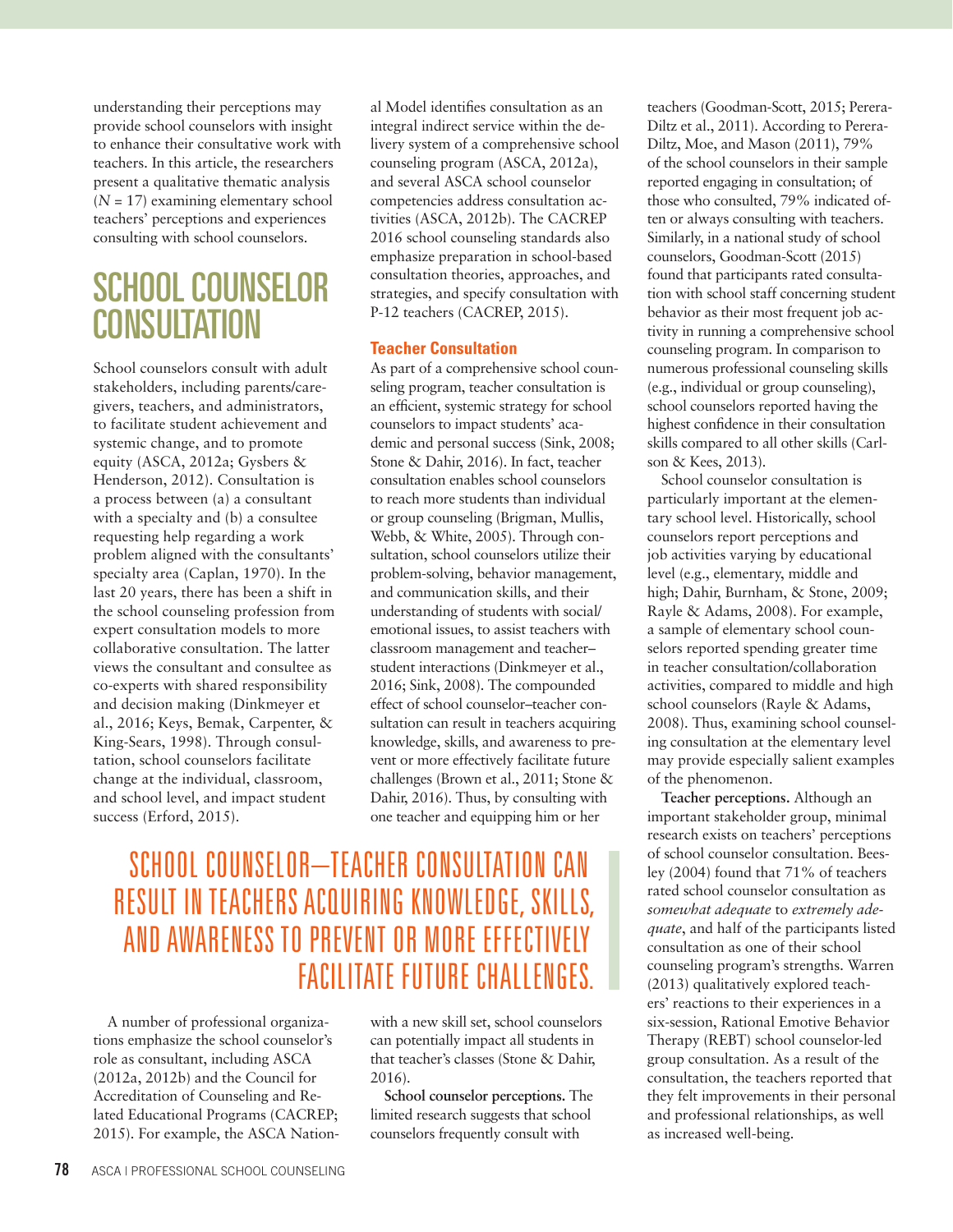As consultation includes collaboration, some research on collaboration and teaming also relates to the current study. For example, teachers ranked teaming and collaboration as the most important of the five domains of the Education Trust's Transforming School Counseling Initiative (Perkins, Oescher, & Ballard, 2010). Clark and Amatea (2004) conducted a qualitative study of teacher's perceptions of school counseling services, delivery methods, and teacher's expectations of working with school counselors; they found that teachers valued a strong counselor relationship with good communication and collaboration. Similarly, Wood's (2012) phenomenological study exploring K-12 gifted teachers' and coordinators' experiences collaborating with school counselors found participants acknowledged school counselors' unique training, and emphasized good relationship based on communication. Of the existing qualitative studies on teachers' perspectives of school counselor consultation or collaboration, only one study addresses consultation specifically (Warren, 2013), and the others do so tangentially through collaboration.

School counselor–teacher consultation is a strategy to efficiently serve students and is particularly prevalent at the elementary level (Rayle & Adams, 2008). As such, elementary teachers' perspectives on school counselor–teacher consultation are imperative. Although numerous scholars discuss counselor–teacher consultation conceptually (e.g. Brigman et al., 2005; Brown et al., 2011; Dinkmeyer et al., 2016), little research exists regarding teachers' perceptions and experiences of school counselor–teacher consultation. Thus, the purpose of this study was to conduct a qualitative inquiry examining elementary teachers' perspectives on school counselor– teacher consultation to provide school counselors with insight to enhance their consultative work with teachers. The study was driven by the following research question: What are elementary teachers' perceptions and experiences of school counselor–teacher consultation?

# **METHOD**

In alignment with qualitative traditions, we followed a social constructivist framework, a structure that emphasizes the subjective nature of reality and the importance of individuals' experiences and perceptions (Hays & Singh, 2012). In social constructivism, the researcher's goal is to "make sense of (or interpret) the meaning others have about the world" (Creswell, 2013, p. 25). Therefore, we used interviews to examine how participants understand and construct knowledge about counselor–teacher consultation based on their experiences (Creswell, 2013; Hays & Singh, 2012). Further, the research team (the first three authors) utilized thematic analysis to identify and present patterns across participant data (Braun & Clarke, 2006). Scholars assert that thematic analysis can be used as a standalone qualitative method, particularly for descriptive qualitative studies (Braun & Clarke, 2006; Vaismoradi, Turunen, & Bondas, 2013).

which 89% of teachers are female and 81% are White (Goldring, Gray, & Bitterman, 2013). Participants ranged in age from 27 to 60 (*M* = 38 years). Participants ranged from 2 to 38 years of teaching experience (*M* = 15 years). Each was assigned a pseudonym.

#### **Research Team**

The research team consisted of three school counselor educators. The primary researcher was a 35-year-old, White female of European descent with 7 years experience as a counselor educator. The second researcher was a 35-year-old, White female of European descent with 2 years experience as a counselor educator and experience as an elementary school counselor and teacher. The third researcher was a 57-year-old, African American female with 20 years of experience as a counselor educator and as an elementary school counselor. The research team met prior to data analysis to bracket their assumptions (Hays & Singh, 2012) and discuss their interest in school counselor–teacher consultation. Some of these assumptions included the researchers' beliefs about the positive

### PARTICIPANTS VALUED COUNSELORS ESTABLISHING RELATIONSHIPS WITH TEACHERS; THE ABSENCE OF SUCH EFFORTS COULD HAVE A NEGATIVE IMPACT.

#### **Participants**

The research team developed a purposeful convenience sample of participants who met the following inclusion criteria: elementary school teacher with at least 2 years of fulltime teaching experience. The present study included 17 elementary school teachers employed in 17 different elementary schools across six school districts in the Mid-Atlantic United States. Of these schools, 10 were located in areas classified as rural, four as city/urban, and three as suburban/ town. All participants were female and identified as White/Caucasian (94%) or African American/Black (6%); this is comparable to national averages of elementary public school teachers in

value of counselor–teacher consultation, concerns about its underutilization, and perceptions that teachers may lack understanding about how consultation with the counselor might be helpful. The researchers' varied experiences and perceptions regarding consultation led to rich conversations and challenging biases throughout the process, and strengthened the data analysis.

#### **Data Collection and Procedures**

The research team modeled the current study's data collection procedures after a study conducted by Clark and Amatea (2004) in which graduate students interviewed teachers as part of a class assignment. In the current study, recorded interviews were col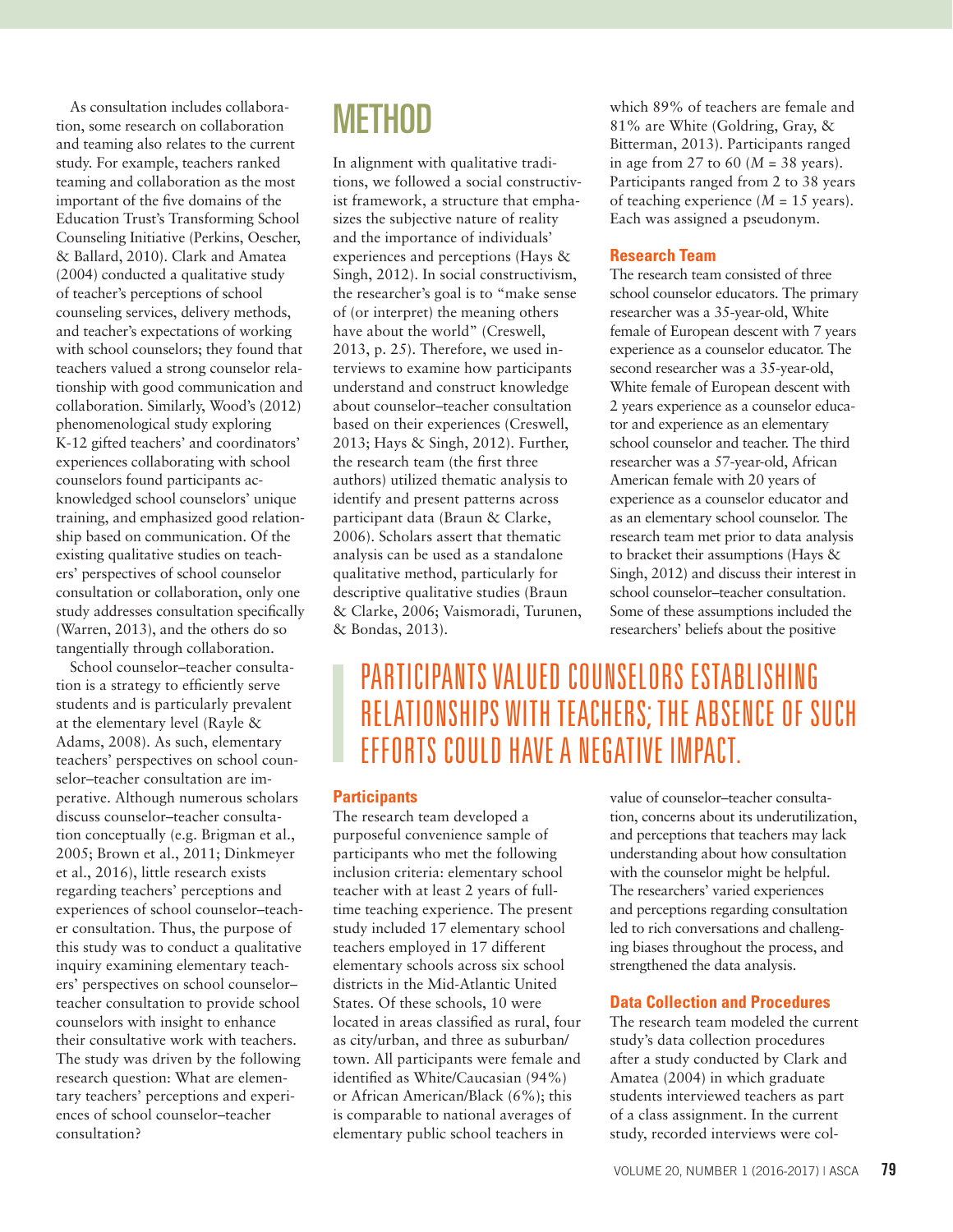lected by master's level school counseling students  $(N = 17)$  as part of a consultation assignment in the primary researcher's *Counseling Children and Adolescents* course; the primary researcher trained the student researchers and supervised data collection. To increase consistency across interviewers, student interviewers participated in a training regarding the research process, informed consent, and qualitative interviewing. Training included didactic information, instructor role modeling, student role playing, and feedback to ensure students had information and practice regarding informed consent and data collection. This training built upon the student interviewers' preparation the previous semester in a course taught by the third author, in which students conducted interviews and were required to probe for interviewee expansion.

After Institutional Review Board approval, the interviewers collected data through demographic forms and audio recorded individual interviews. The interview protocol included questions such as, "There are a lot of ways to define consultation. How do you define consultation? "Tell me about your experiences consulting with a school counselor," "For what type of reasons have you sought consultation with a school counselor?" and "What do you see as the most important characteristics of a successful consultation process?" Interviews were transcribed by a secure transcription service and then checked for accuracy to ensure interview protocols were followed.

To ensure uniformity across interviews, and as suggested by Patton (2015) when using multiple interviewers, students utilized a standardized, open-ended interview protocol.

### SCHOOL COUNSELOR AVAILABILITY AND VISIBILITY LED TO TEACHERS INITIATING AND REQUESTING CONSULTATION.

The average age of the interviewers was 24; 82.4% identified as female and 17.6% as male; 76.5% identified as White, 11.8% identified as Asian/ Pacific Islander, 5.8% as African American, and 5.8% as Latino/ Hispanic. Simultaneous with data collection, the students were enrolled in practicum at an elementary school. Thus, students identified one teacher at their practicum site who met the participant inclusion criteria. The inclusion criterion helped increase the likelihood that potential participants had an opportunity to consult with a school counselor during the two-year period. Consequently, the sample was both purposeful, given the criterion, and convenient, given the graduate students' practicum placements. Students recruited teachers via email or personal contact by the site supervisor and/or the graduate student. Teacher participation was voluntary and master's students' participation in the study was also voluntary, without penalty to their course grade.

Interviewers asked the participants all questions in the same order, and used limited probing (Patton, 2015). Standardization helps focus interviews in situations where it is only possible to conduct qualitative interviews for a "short, fixed time" (Patton, 2015, p. 441), such as a busy school setting. Similarly, Rubin and Rubin (1995) noted that focused interviews allow interviewers to gain information from those "who may have limited time for an interview" (p. 200). The majority of the interviews averaged approximately 20 minutes, in which participants were given the opportunity to exhaust their description of school counselor– teacher consultation. With regard to interview length, thematic analysis is a flexible approach (Braun & Clarke, 2006) that has been used in a range of school counseling-related studies, including with brief interviews of 10-20 minutes in length (Davis, Pereira, & Dixon, 2015), for open-ended survey questions (Berger, 2013), and for high school seniors' essays (Ohrt, Limberg,

Bordonada, Griffith, & Sherrell, 2016). Similarly, according to Kvale (2007), qualitative interview length depends on the topic and purpose of the interview, and there is no appropriate or ideal interview form: "if one knows what to ask for, why one is asking, and how to ask, one can conduct short interviews that are rich in meaning" (p. 79). Jacob and Furgerson (2012) encouraged researchers to consider participants' context when setting interview protocols and interview length. Elementary school teachers are required to be efficient with their time due to multiple demands, thus shorter interviews were deemed appropriate.

#### **Data Analysis**

The research team utilized Braun and Clarke's (2006) six-step approach to thematic analysis: (a) immersing oneself in the data, (b) producing initial codes, (c) identifying themes, (d) reviewing and refining themes, (e) defining themes, and (f) presenting the results. Given the limited research surrounding teachers' perceptions of consultation with school counselors, the research team aimed to identify themes directly connected to the data through inductive thematic analysis (Braun & Clarke, 2006). The data analysis corresponded with the team's social constructivist framework, insomuch as the researchers allowed the themes to emerge based on the participants' experiences with consultation. This process aligned with the team's aim to synthesize and present an array of perceptions of the phenomena, not a singular, objective, or predetermined truth (Creswell, 2013).

To begin, the research team engaged in the first two steps of Braun and Clarke's (2006) approach. We independently familiarized ourselves with three transcripts by reading them repeatedly and then coded the transcripts. Next, we met to discuss codes and reach consensus on code application. The team developed initial code definitions and started a codebook depicting the data, noting how codes related to each other. Then we completed a similar process for the resulting 14 transcripts, in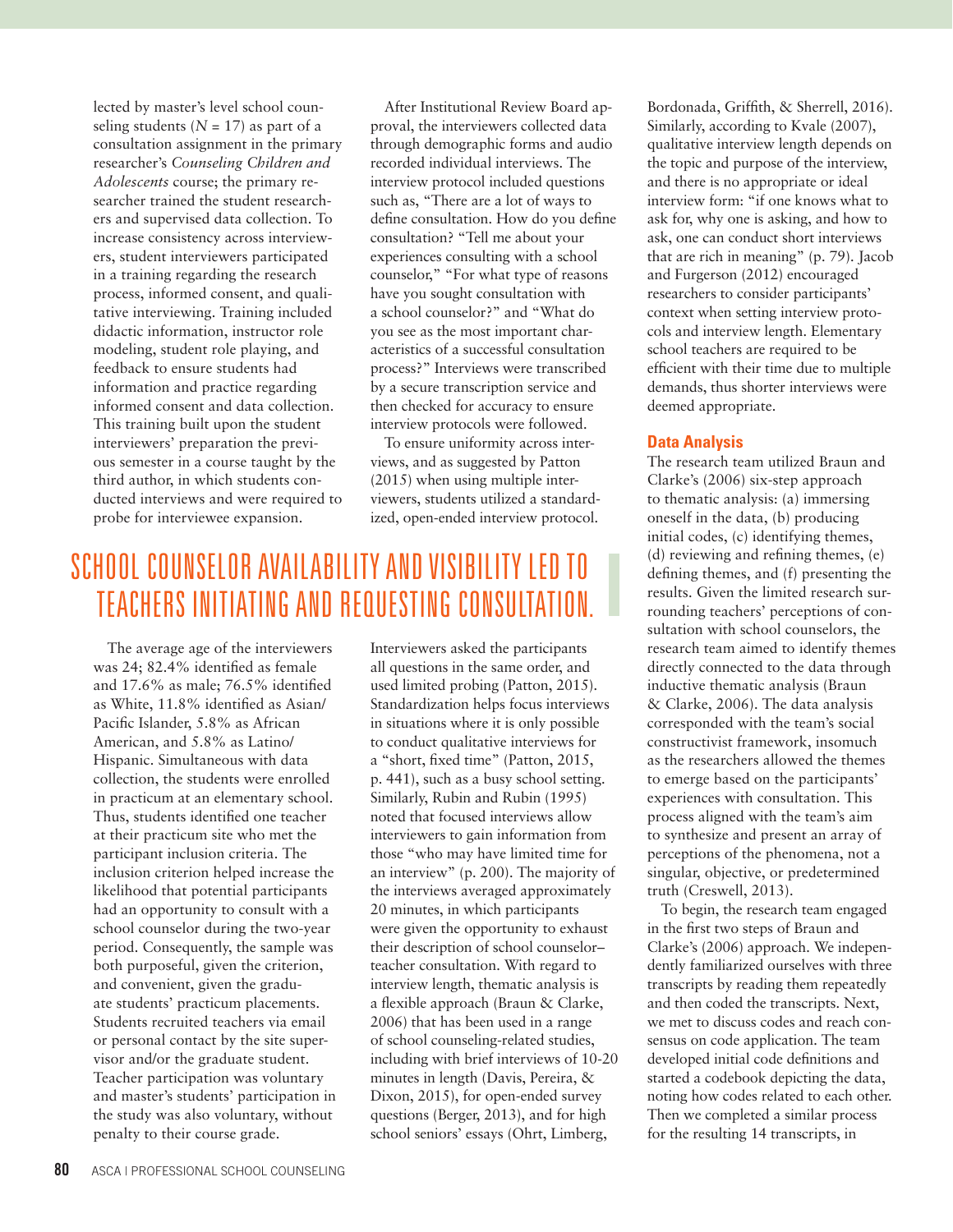which at least two research team members read and coded each transcript independently, reached consensus on codes together, and discussed discrepancies. Halfway through this process, an external auditor reviewed the codes, the excerpts and notes on the potential relationships among the codes, and the audit trail. The auditor provided feedback, noting weak or unclear codes, and offered alternative interpretations (Vaismoradi et al., 2013).

Congruent with Braun and Clarke's (2006) third and fourth steps, the team continued searching the codes for themes and patterns, and grouped codes into themes and subthemes. Correspondingly, the research team organized the excerpts by codes and themes to ensure themes were true across multiple participants. We reviewed and modified codes and themes, and discussed the relationships among larger themes. In the fifth step, the research team assigned final definitions to themes and subthemes, creating a codebook that included definitions for codes, subthemes, and themes reached through consensus. After this, the auditor reviewed the codebook and provided feedback on themes and codes, and on the corresponding definitions and excerpts; the team made adjustments accordingly. The research team members met over 28 times throughout the data analysis process. The sixth and final step was writing the results.

#### **Trustworthiness**

The research team employed several trustworthiness strategies to increase the rigor of the study. Specifically, we maintained an extensive audit trail detailing the study's development, data collection, and analysis, as well as themes, subthemes, codes, and teacher excerpts (Hays & Singh, 2012). An external auditor reviewed the audit trail and codebook three times to verify systematic data analysis (Creswell, 2013), posing clarifying questions and ensuring that excerpts matched the codes, that codes aligned with the themes, and that the themes related to the research question. The research team incorporated the feedback into

the analysis. We utilized investigator triangulation through the use of a research team, engaged in many in-depth research meetings, and built consensus regarding the description of the participants' experiences (Hays & Singh, 2012). Finally, we routinely engaged in bracketing our assumptions individually and as a team, completed reflexive journals, maintained meeting memos, and reported the methods and results using a thick description (Hays & Singh, 2012).

### FINDINGS

We determined three themes that described participants' perceptions and experiences with school counselor–teacher consultation: (a) school counselors prioritizing relationships, (b) school counselors taking initiative, and (c) school counselors' specialization.

#### **School Counselors Prioritizing Relationships**

The participants emphasized the value of school counselor relationships and how such relationships set the foundation for and facilitated the success of school counselor–teacher consultation. Specifically, the teachers described the intentionality of establishing (a) counselor–teacher relationships (b) counselor–student relationships, and (c) collaboration and communication.

so that when something does happen, the teacher is able to say, 'Hey, wait a minute. I know where to go.'" She continued, "You have to know the person. You've got to trust the person." Beyoncé indicated that school counselors' establishing these relationships is not easy, "You need to have conversations with people one on one. That's how you get to know anybody. It can take a while… that's the hard work." Overall, participants valued counselors establishing relationships with teachers; the absence of such efforts could have a negative impact. As Grace noted, "not feeling a connection with the counselor" could impede her desire to consult.

**Focusing on counselor–student relationships.** According to participants, the school counselors' prioritization of students influences teachers' perceptions and experiences of school counselor consultation. Participants stated that it is crucial for counselors to create strong relationships with students and "make themselves very available for students" (Regina). For example, Beyoncé described, "Positive rapport with children goes a long way towards how I view the relationship between myself and the counselor." The centrality of the student extended to the consultation itself, as participants indicated they valued child-centered consultation. Specifically, Kate emphasized "both hav[ing] the same goal, to help the child," while Lynne stated almost identically, "all of us working together for

### PARTICIPANTS PREFERRED TO ENGAGE IN SCHOOL COUNSELOR CONSULTATION WHEN SCHOOL COUNSELORS PROACTIVELY OFFERED SERVICES AND EDUCATION.

**Establishing counselor–teacher relationships.** Participants appreciated positive interpersonal interactions between themselves and the school counselor, highlighting the impact of the counselor "developing personal relationships with the teacher" (Carla). Samantha noted how an existing relationship can enhance the likelihood of consultation, "I think building a relationship…

the success of the child." In summary, teachers appreciated when school counselors emphasized student relationships and demonstrated that "they are really, truly concerned and want to know how the child's doing" (Janelle).

**Collaboration and communication.**  Participants described specific school counselor actions that enhance their relationship and consultation success: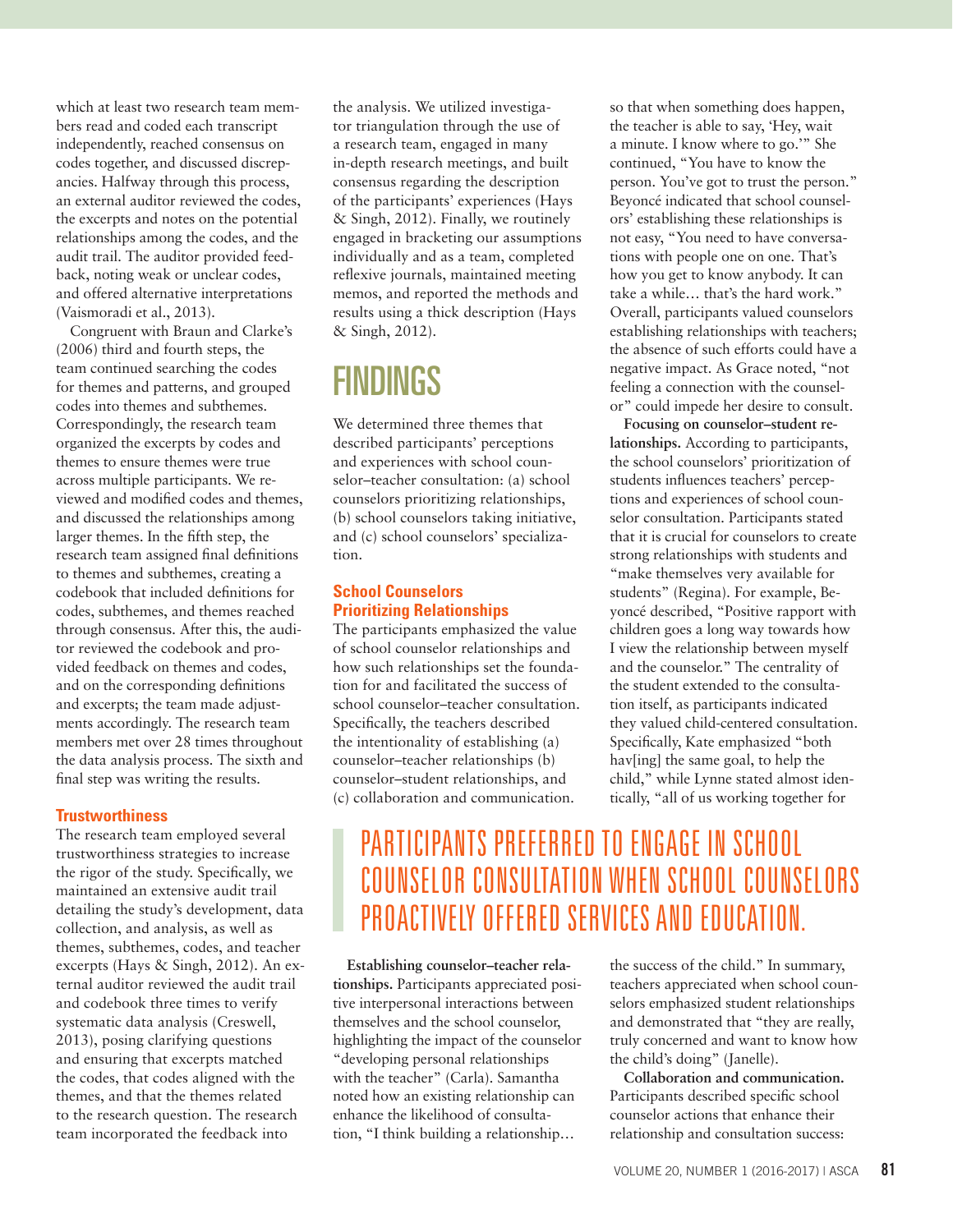collaboration and effective communication, including validation. Participants shared that successful consultation often consists of mutual collaboration in which the school counselor and teacher "help each other and help the child" (Desiree). Carla reported that successful consultation occurred when the teacher and school counselor "both identified, 'here's the problem' and then just being on the same page with here's where we want that kid to go and here's the route that we're gonna go to get there." In conjunction with collaboration, the teachers emphasized school counselor–teacher communication. Kate described aspects of communication, including "just listening and feedback, and I guess willingness to hear each other out." Other participants noted the importance of the school counselors having "clear and consistent communication with the staff" (Regina) and for counselors to "keep us [teachers] in the loop" (Carla).

ment in consultation through school counselors' (a) being available and visible, (b) offering services and education, (c) equipping the teacher, and (d) following through and following up.

**Being available and visible.** One of the most prevalent actions emphasized by participants in relation to consultation was the school counselor being available to teachers by "just having an opendoor policy*"* (Ann)*.* Janelle shared the significance of the school counselor conveying, "an open-door policy type thing. Whenever you need to come in, come in." Grace said that successful consultation is timely, "I don't expect someone to be available to me right when I need them to be, but for it to happen within a timely manner." The school counselors' availability also included his or her presence and visibility within the school building. Elizabeth noted, "It's important that his [school counselor] presence is seen, that people know him…it's not this mystery person in a room down the

### "I THINK THE COUNSELOR IS BETTER TRAINED AND EQUIPPED TO LOOK AT THOSE SOCIAL ISSUES AT HOME AND HELP THAT FAMILY IN A WAY THAT I CAN'T."

As an extension of effective communication, participants shared that they appreciated school counselors validating teachers. First, participants relayed that the counselor's listening and validating facilitated a positive relationship. Ann said that it starts with the counselor being "willing to take the time to listen to you," while Grace expanded that "the helpfulness is her [the school counselor] validating my frustrations or the things that I'm upset about." Like some of the other participants, Clare stressed validation when talking about successful consultation, "Feeling validated or feeling like your concerns are being heard…and not a burden."

#### **School Counselors Taking Initiative**

In the second theme, participants perceived that school counselors proactively encouraged teachers' engagehall." Whitney shared, "she's [school counselor] present. You can find her in the hall…in the cafeteria. She's working with the kids. She's always around."

School counselor availability and visibility led to teachers initiating and requesting consultation. For example, according to Desiree, "Mr. XX [school counselor] comes around every morning and says hello…you could always grab him if you wanted to." Other participants shared examples of how they initiated consultation. Grace conveyed, "I usually just open the door and take a seat," whereas Whitney would often "send an email…'I have a question. How could you help me with this?'" Similarly, participants communicated that many of their consultations tended to be impromptu and "on the fly" (Desiree) or a "catch up at the end of the day real quick" (Kate). Janelle stated, "It's not a formal, 'Let's schedule a time to sit down and talk about this child.' It's just been whenever there's been an opportunity." Thus, while participants recognized that school counselors are busy, they valued when counselors were "easy to contact" and as "easy to be found as possible" (Whitney); this availability often facilitated teachers initiating impromptu consultations.

**Offering services and education.** Participants preferred to engage in school counselor consultation when school counselors proactively offered services and education. As Beyoncé noted, offering services could be as simple as "putting it out there that you're [school counselor] willing to be of support" or, as Samantha stated, "Just stopping in… reminding teachers that, 'Hey, you're not in this alone.'" Participants shared that offering services also involved "offer[ing] to work with that child" (Rachel) or informing teachers of group counseling options. Further, participants suggested that school counselors educate teachers on the school counselor's role. For example, Regina recommended the school counselor "initiating with teachers, especially if it's a newer teacher," and "share[ing] with them about how they can assist them." Kate named strategies, such as "presenting at a staff meeting and saying, 'These are the ways I can help you.' Or even making a Word document that says, 'This is how I can help you.'"

**Equipping the teacher.** During consultation, school counselors equipped teachers with valuable perspectives, resources, and information. Ann shared, "She [school counselor] always has like a new or fresh outlook." Regina described her counselor as "a good resource for teachers to use, especially helping with strategies to discuss with students." Often, school counselors and teachers discussed interventions; for instance, Brandi explained how she asked the school counselor, "What other strategies can we do with them so they can be successful with friends and to settle down to get their work done?" Also, Clare noted how, for a struggling student, "I talked to the counselor about that and then we worked together talking to her."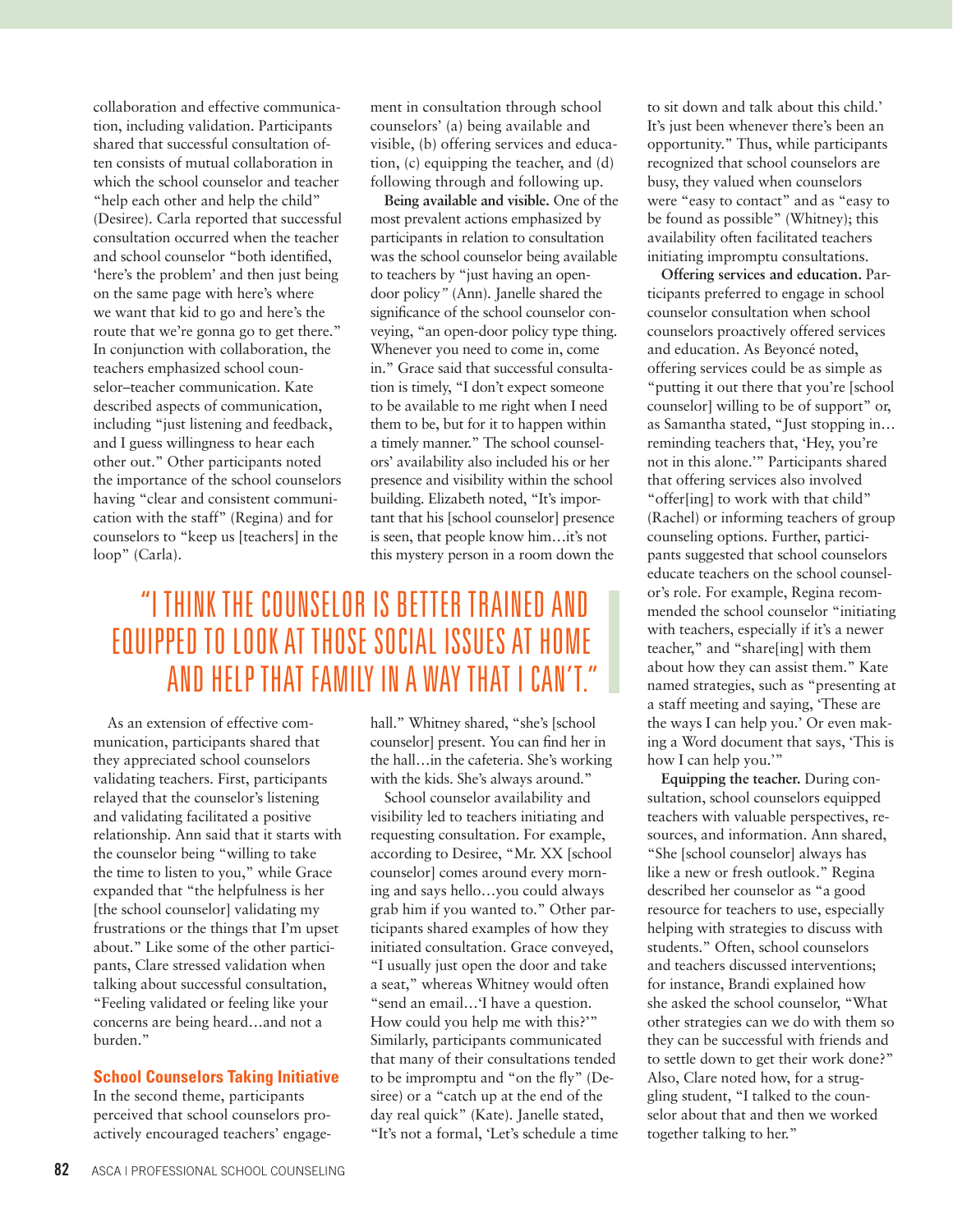**Following through and following up.**  The teachers in the sample underscored the significance of school counselors' follow-through and follow-up with teachers, particularly during the consultative process. Beyoncé stated the importance of "following through with whatever you said you were going to do." Janelle shared, "I think followup on consultations, also, is a big one [feature]." Samantha stated, "Both sides need to follow through," and discussed the importance of following up and together asking, "Is this working? Are we doing what we're supposed to be doing?" Similarly, participants described school counselors' inaction as negatively impacting the consultation process. Clare summarized this sentiment: "If we report something or tell something, we don't always get to see if something comes of it. So it's kinda hard to feel like, well…did they [school counselors] do anything about it?" Likewise, Janelle shared that a barrier is "feeling like nothing happens when you do [trust the school counselor]."

#### **School Counselor Specialization**

The third theme highlights the participants' perception that school counselors possess a unique skill set, including (a) school counselor knowledge, and relatedly, participants' (b) preferred consultation topics and (c) non-preferred consultation topics.

**School counselor knowledge.** According to participants, school counselors possessed a range of knowledge unique to their profession. Regarding school counselors' expertise and training, Beyoncé shared, "They have a background that a regular classroom teacher doesn't have… I don't know what's mentally and developmentally appropriate for a third grader." Also, school counselors gave teachers a distinctive perspective. Samantha noted, "I think it's good to have another set of eyes. I think a counselor is good at seeing the emotional side of things." Similarly, Elizabeth shared, "I think the counselor is better trained and equipped to look at those social issues at home and help that family in a way that I can't."

School counselor knowledge included their longitudinal knowledge of, and ongoing relationships with, students and their families. Elizabeth emphasized that the school counselor's knowledge of the students' history can "paint [a] picture a little more clearly for me." Jane talked about her counselor's knowledge related to working with families, stating, "She's good at being able to talk with the families and dig into maybe a little bit more [about] what may be going on with the child." Sandy also noted, "Our school counselor has done an amazing job of reaching out to those families."

such as "death in the family, divorce, someone moving or having moved in or moved out [of the home]" (Desiree). Furthermore, participants reported consulting about students' families and communicating with family members. For example, Elizabeth mentioned she leans on the school counselor when difficulties surface within students' families, "I know something's happened in the family, a father's been incarcerated, the child is arriving late every morning because there's a drinking problem in the home. And that's where I really need that extra support." Rachel said, "I feel like the teachers run to the counselor

### MOST TEACHERS INDICATED THEY WOULD NOT CONSULT WITH SCHOOL COUNSELORS FOR ACADEMIC CONCERNS.

**Preferred consultation topics.** In light of their perceptions of school counselors' unique knowledge base, participants reported consulting with school counselors on a variety of topics, including student social/emotional, behavioral, family issues, and abuse and neglect. Most frequently, participants described consulting with the counselor on individual and class-wide social and/or emotional issues, namely anger management, selfesteem, emotional regulation, friendship, bullying, and stress. Brandi noted, "I think it's the social, emotional side that would affect me more to pull to collaborate with her." Kate shared relying on the school counselor because "if they're [the students] not in the right social or emotional state, then we can't expect the student to learn." Furthermore, the majority of participants indicated they had or would consult with the school counselor on behavior concerns. Ann stated, "I would probably seek out more behavioral concerns. That's what I usually seek her [school counselor] out for." Grace described consulting regarding challenging behaviors: "I go to [school counselor] to talk to her about ways I can deal with students who are challenging or frustrating me or are difficult."

Participants also mentioned consulting with the school counselor regarding students' challenging family situations,

like, 'Help me. How do I do this [communicate with students' parents]? How do I approach it because we don't want to offend anybody?'"

Participants indicated that they depend on school counselors as their "goto" for student abuse and neglect. Sandy stated, "If we notice any kind of neglect or child abuse…that's [school counselor] our first 'go to.'" Likewise, Janelle shared that in her school, "there's been a lot of suspected abuse of certain students. So I sit down and discuss that with [the school counselor]."

**Non-preferred consultation topics.** While acknowledging school counselors' specialized skill set, there were times participants sought out professionals other than the school counselor or relied on themselves to address academic and, at times, behavioral issues. Most teachers indicated they would not consult with school counselors for academic concerns. In fact, when asked specifically about consulting with the school counselor regarding academics, many responded with statements like "not really academic so much" (Lynn) or "probably less on the academics" (Brandi). Some teachers explained they relied on their own knowledge when it came to academics. For example, Regina stated, "most of the time I take care of academic concerns," and Rachel noted,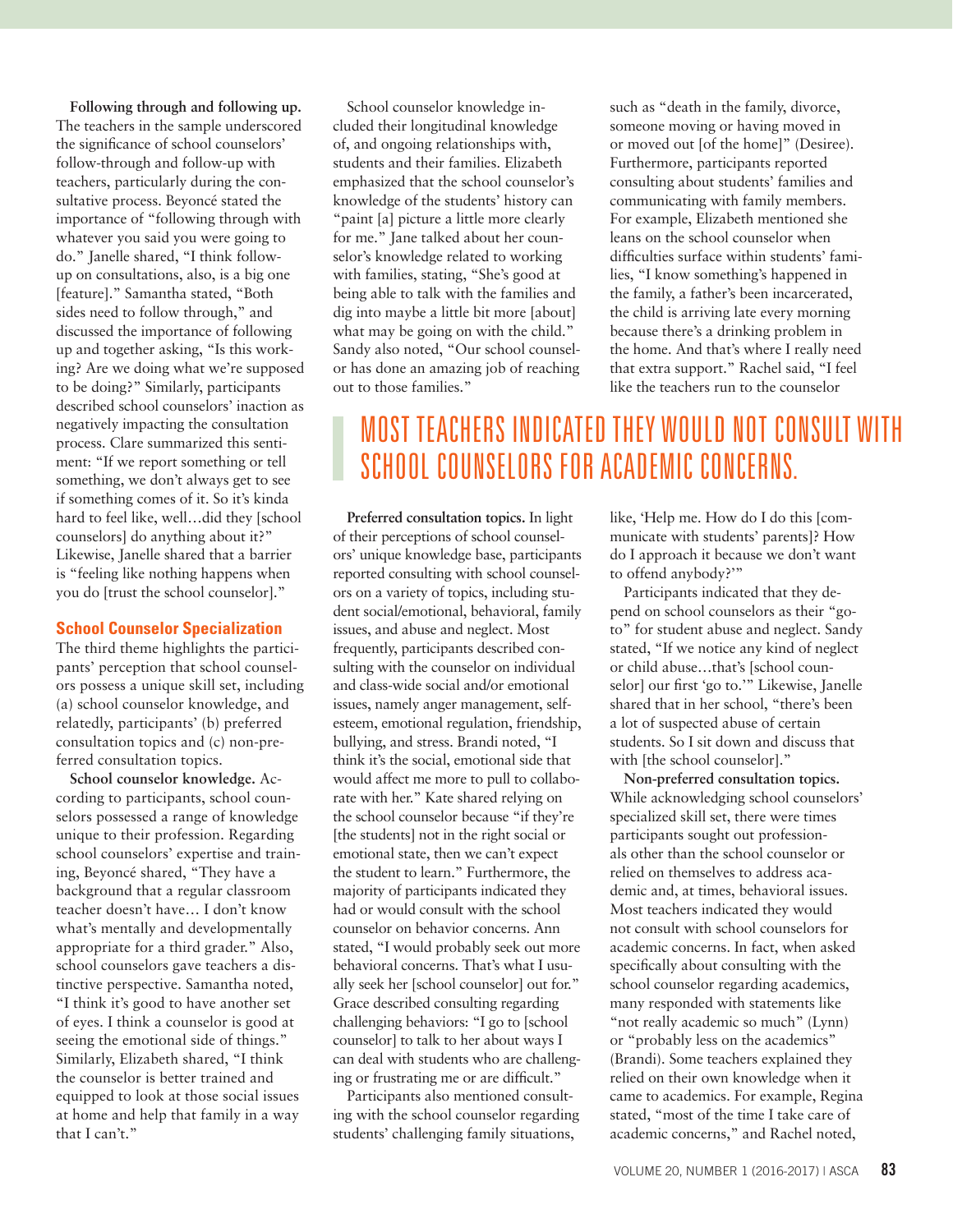### A STRONG COUNSELOR–TEACHER RELATIONSHIP PRIOR TO CONSULTATION COULD INCREASE TEACHERS' WILLINGNESS TO CONSULT.

"Not so much for academic because… that's my realm first." However, when teachers did seek academic assistance, they chose other stakeholders rather than the school counselor. Rachel noted, "We have other things set aside for academic [issues]," and Jane stated, "We'll deal with those [academics] through the intervention team."

Although most participants indicated they would consult with school counselors regarding behavioral concerns, some teachers expressed handling behavior on their own or seeking assistance outside the school counselor. When talking about behavior problems, Elizabeth shared, "I don't need to go the counselor because we've worked it through." Others reported relying on other stakeholders: "If it's just strictly behavioral, it's usually administration that is called," (Whitney), or "We also have committees and programs among our county where we have interventions for behavior" (Rachel).

# **DISCUSSION**

The findings of this study provide a qualitative description of participating elementary teachers' perceptions and experiences of school counselor–teacher consultation. Participants described three themes: (a) school counselors prioritizing relationships, (b) school counselors taking initiative, and (c) school counselors' specialization. Such findings are noteworthy, as there has been limited qualitative research seeking teachers' voices regarding school counselor consultation. Specifically, the only qualitative consultation study involved a specific teacher REBT consultation group (Warren, 2013). To date, the profession relied on conceptual recommendations of renowned scholars in school counseling and consultation (e.g., Brigman et al.,

2005; Brown et al., 2011; Dinkmeyer et al., 2016; Stone & Dahir, 2016). This study adds empirical research and greater depth to the profession's knowledge on school counselor consultation, emphasizing the perceptions and experiences of a sample of elementary teachers.

#### **School Counselors Prioritizing Relationships**

In the first theme, participants perceived the school counselors' relationship with teachers and students as critical. Conceptual literature generally suggests the relationship is foundational to the consultation process (e.g., Brown et al., 2011; Dinkmeyer et al., 2016); the current study corroborates this but also provides more specific information about the relationship. For instance, participants noted that an existing relationship with the counselor served as a precursor for participants to consider school counselor consultation. Thus, according to participants, a strong counselor–teacher relationship prior to consultation could increase teachers' willingness to consult. Likewise, the participants noted an absence of such a relationship hindered their willingness to consult. Similarly, participants were more willing to consult when school counselors prioritize student relationships; this finding has been absent from prior related literature, and suggests a new counselor–teacher consultation dynamic to consider.

Next, participants described the importance of collaboration in order for successful school counselor–teacher consultation to occur: working together as a team to identify problems and corresponding interventions. Although there are several consultation models, school counseling scholars describe the benefits of a collaborative approach (e.g., Dinkymeyer et al., 2016; Keys

et al., 1998); however, this study is the first to assert teachers also prefer this collaborative approach. Further, participants value school counselor validation and effective, frequent communication, consistent with Clark and Amatea's (2004) and Woods' (2012) findings. At the same time, the current findings demonstrate these variables relate specifically to consultation, expanding prior knowledge. Hence, the school counseling profession now has greater insight into a sample of teachers' preferences regarding a collaborative approach to school counselor–teacher consultation, and the significance of two-way communication and intentional validation.

#### **School Counselors Taking Initiative**

The second theme highlights the teachers' perceptions of the specific proactive actions school counselors take to set the foundation for the consultative process. First, in previous studies, teachers reported valuing school counselor visibility and availability, generally (Clark & Amatea, 2004; Wood, 2012). In this study, participants noted the importance of visibility and availability in regard to consultation, specifically. They indicated that school counselor visibility and availability encouraged their desire to consult, a finding unique to the present study. This finding was evidenced further through the nature of teachers' consultation: teacher-initiated, informal, and spontaneous (e.g., a conversation when seeing the school counselor in the hallway). According to participants, school counselors' availability to meet when needed and to respond promptly enhanced the likelihood of consultation and participants' perception of successful consultation. Consequently, these findings extend the current literature by suggesting that school counselor visibility and availability was important, in a sample of elementary teachers, to facilitate counselor–teacher consultation.

When discussing consultation, many of the participants shared that teachers were unclear of the school counselors' role. This lack of clarity corresponds to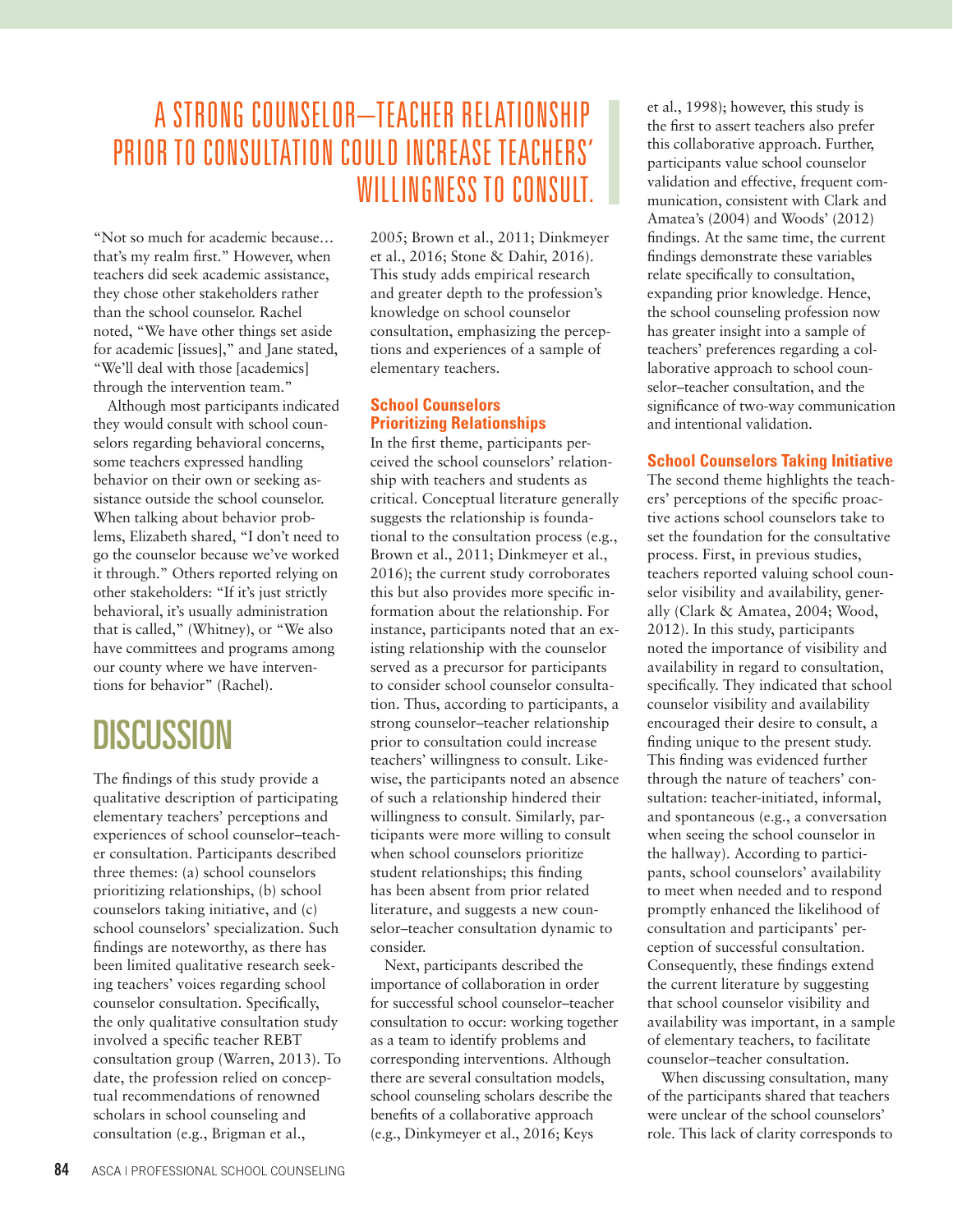the traditionally varied role of school counselors, and recent efforts to provide a unified school counseling identity through the ASCA National Model (ASCA, 2012a; Stone & Dahir, 2016). The participants reported a greater willingness to consult when counselors proactively approached them to offer services and communicate their role. Hence, according to participants, there continues to be a need to educate teachers about the school counselor's role and how school counselors can assist teachers, as in consultation.

Finally, the participants described counselors' actions to equip teachers and how counselors need to follow through and follow up on teachers' and students' progress after consultation occurs. Participants explained that successful consultation included school counselors' follow-through with commitments/ responsibilities and updating the teacher on school counselors' actions. Overall, the ASCA National Model (2012a) and comprehensive school counseling programs in general (Gysbers & Henderson, 2012) recommend school counselors offer proactive and preventative services; this aligns with participants' stated needs and desires, in regard to school counselors taking initiative.

#### **School Counselor Specialization**

The final theme provides valuable and novel information related to the teachers' perceptions of school counselors' knowledge and teachers' preferred and non-preferred school counselor–teacher consultation topics. Participants valued school counselors' expertise in student development and social/emotional knowledge, and their ongoing relationships with students. Participants also appreciated school counselors' longitudinal knowledge of students, their families, and their specialized skills for engaging families.

Participants' perceptions of school counselors' skills and knowledge base appear to influence the topics on which they prefer to consult. Overwhelmingly, participants indicated they would or had consulted with school counselors regarding students' social/emotional concerns; however, participants reported varied preferences regarding consultation with the school counselor for behavioral concerns. This finding conflicts with Goodman-Scott's (2015) study, in which a national sample of school counselors reported that their most frequent job activity was consultation about student behavioral concerns. Participants commonly cited consulting with school counselors regarding family engagement, abuse and neglect, and helping students navigate family issues. Although Clark and Amatea (2004) also found school counselors assisted students with family issues, the findings regarding family engagement and abuse and neglect are original to the present study.

could take steps to proactively build rapport with teachers before engaging in consultation; facilitate open communication and purposefully validate teachers' experiences and concerns; and follow up and follow through with teachers on agreed-upon responsibilities. When engaging in teacher consultation, school counselors might consider a collaborative, egalitarian approach, in which the counselor approaches the teacher as a co-expert and together they cocreate student action plans and interventions. School counselors also can continue to prioritize and develop relationships with students, demonstrating their commitments to directly and indirectly serving

### PARTICIPANTS WERE MORE WILLING TO CONSULT WHEN SCHOOL COUNSELORS PRIORITIZE STUDENT RELATIONSHIPS.

While participants enthusiastically described consulting with school counselors regarding social/emotional and familial issues, most participants were reluctant to consult regarding academic issues. This perspective conflicts with leading professional organizations that strongly emphasize school counselors' role in individual and school-wide student academic development (ASCA, 2012a; CACREP, 2015). Furthermore, the findings are incongruent with literature emphasizing the importance of school counseling consultation to improve student academics (Baker et al., 2009; Sink, 2008). Hence, the perceptions and experiences of the teachers in this study regarding academic-focused counselor consultation are in direct opposition with recommendations from several stakeholders in the school counseling profession.

## IMPLICATIONS

The findings suggest several implications for school counseling professionals. First, school counselors can intentionally develop and nurture relationships with teachers and students. Specific to teachers, school counselors

the students on their caseload.

Given participants' reports, the authors propose specific actions elementary school counselors may consider when interacting with teachers. School counselors could consider strategies to increase their visibility and availability throughout the school building to encourage consultation opportunities. For instance, school counselors could regularly spend time outside their office, engaging with school staff and students; schedule time to consistently conduct brief, informal check-ins with teachers; and routinely attend grade-level and department meetings. Moreover, school counselors can convey their availability through purposefully communicating an open-door policy; setting "office hours" to meet with teachers before, after, and during school; and being accessible through a two-way radio, email alert system, texting, and online platforms (e.g., teachers requesting consultation through Google forms). School counselors might consider collecting teacher perception data through opinion surveys (ASCA, 2012a) pertaining to teacher availability, outreach, and perceptions of the school counselors' services to students and teachers. School counselors also could request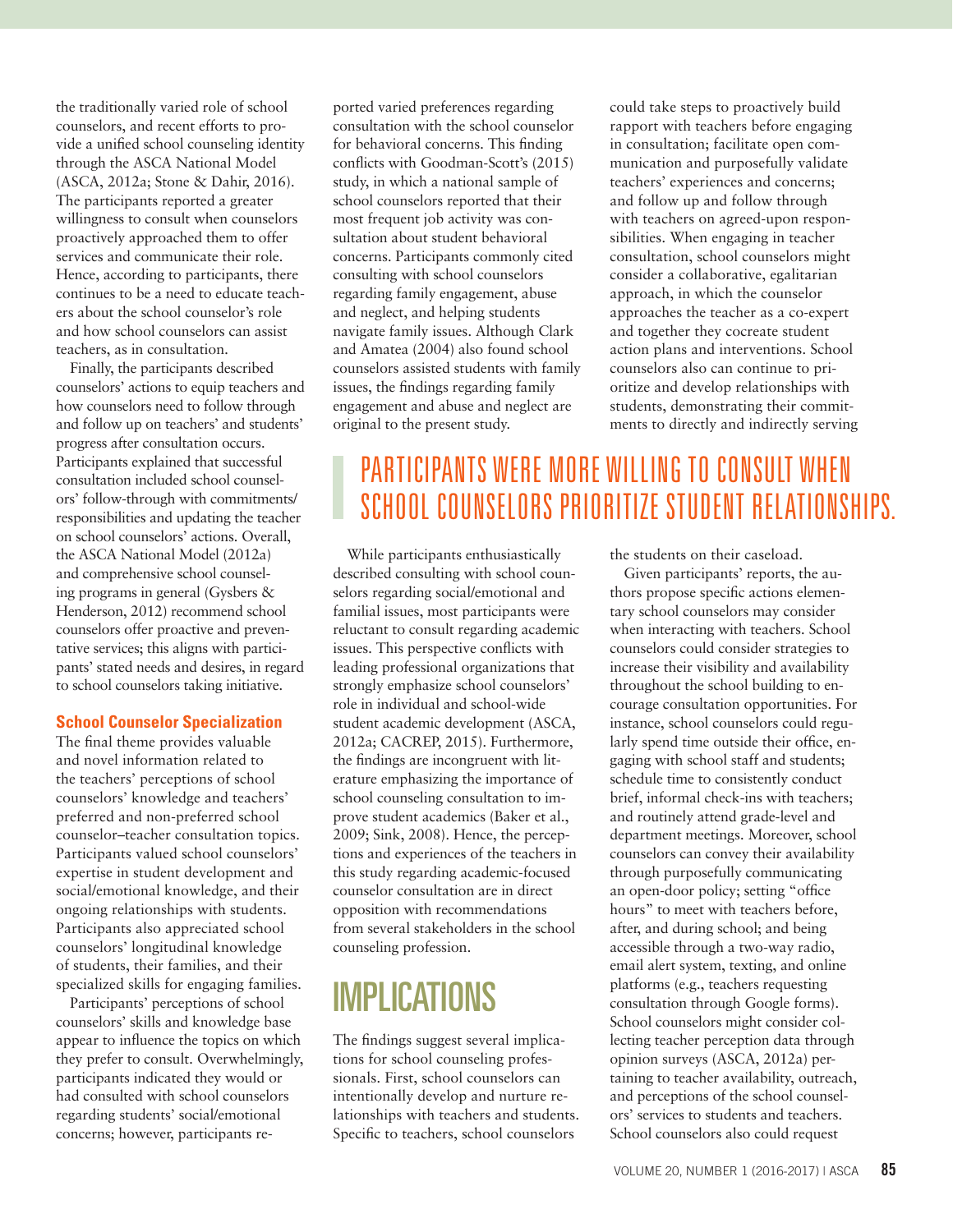feedback from teachers serving on the comprehensive program advisory council (ASCA, 2012a).

School counselors can take proactive steps to educate stakeholders regarding their professional role and services. For example, school counselors could conduct staff presentations on the school counselor's recommended role and responsibilities, highlighting comprehensive school counseling programs such as the ASCA National Model (2012a) and providing information on the school-specific counseling program, such as their mission and vision, direct and indirect student services, data-driven programs and results, and the like. Further, school counselors could utilize resources provided by ASCA, such as the numerous role statements listed on their website. Such presentations could be held at the start of the school year during staff meetings and professional development days, and when meeting with individual teams of teachers. School counselors can also specifically market their consultative services to teachers through means including websites, brochures, newsletters, and social media. These outlets could include links to perception surveys, consultation requests, and the school counselor's schedule and avenues for communication. As part of these efforts, school counselors might consider highlighting their unique training and areas of expertise they can offer teachers.

and demonstrate the impact of their academic interventions through student outcome data, which could be shared with teachers. They may also showcase their academic knowledge base by co-presenting with teachers on topics related to pedagogy, such as academic accommodations, learning preferences, and school counselor standards blending.

The findings also have implications for school counselor preparation. Specifically, when preparing school counseling master's students, school counselor educators could describe how to create strong relationships with stakeholders, particularly teachers, and how to market school counseling services, particularly academic services, to teachers. Counselor educators also could provide opportunities for consultation role-plays and engage in supervised consultation practice in practicum and internship experiences.

### LIMITATIONS AND FUTURE RESEARCH

As with all studies, the findings must be examined within the context of the limitations. First, multiple, novice researchers conducted the interviewers; as a result, the researchers used a standardized, open-ended interview protocol to minimize this limitation

### THERE CONTINUES TO BE A NEED TO EDUCATE TEACHERS ABOUT THE SCHOOL COUNSELOR'S ROLE AND HOW SCHOOL COUNSELORS CAN ASSIST TEACHERS.

When advertising their school counseling services and program to teachers, school counselors may want to emphasize their specific training and expertise to serve students' academic, career, and social/emotional needs, specifically highlighting their role impacting students' academic outcomes. Thus, school counselors could offer academic-related individual, small group, and classroom student services,

(Patton, 2015), and implemented interviewing techniques training over two semesters. The first researcher checked the transcripts to ensure interviewers followed the protocol; in one instance she found that one interviewer failed to ask one question on the protocol. Nonetheless, a structured protocol and with interviewer inexperience may have restricted how much each participant shared. Furthermore, given that the

interviewers were practicum students at the schools where the teachers worked, participants may have been predisposed to speak positively about school counselors, thereby providing a positive orientation to the findings. Finally, the gender and racial/ethnic demographics of the sample are homogeneous and may not reflect the perceptions of a more diverse sample of teachers. However, the sample is only slightly more homogeneous than the state's teacher demographics (i.e., gender: 100% versus 79% female; race/ethnicity: 94% versus 85% White; National Center for Education Statistics, 2013a, 2013b), and is diverse in representing six school districts and 17 schools.

The researchers make several research recommendations as a result of this study. First, as the focus of this research was the experiences of elementary school teachers, it may be beneficial to explore how secondary school teachers experience consultation compared with findings from the present study. The findings around the lack of consultation on academic topics also warrants further exploration to gain a more nuanced understanding of teachers' hesitation in this area and how they perceive counselors contributing to students' academic development. Similarly, because there was incongruence regarding behavioral issue consultation, research is also warranted in this critical area. Moreover, in addition to understanding teachers' experiences, it is also valuable to understand school counselors' experiences consulting with teachers.

# **CONCLUSION**

School counselor–teacher consultation is a frequently used, efficient strategy to indirectly serve students. This study provides a glimpse into one sample of elementary school teachers' perceptions and experiences with school counselor–teacher consultation. This glimpse can provide school counselors and educators with knowledge to better understand and guide school counselor–teacher consultation. Further,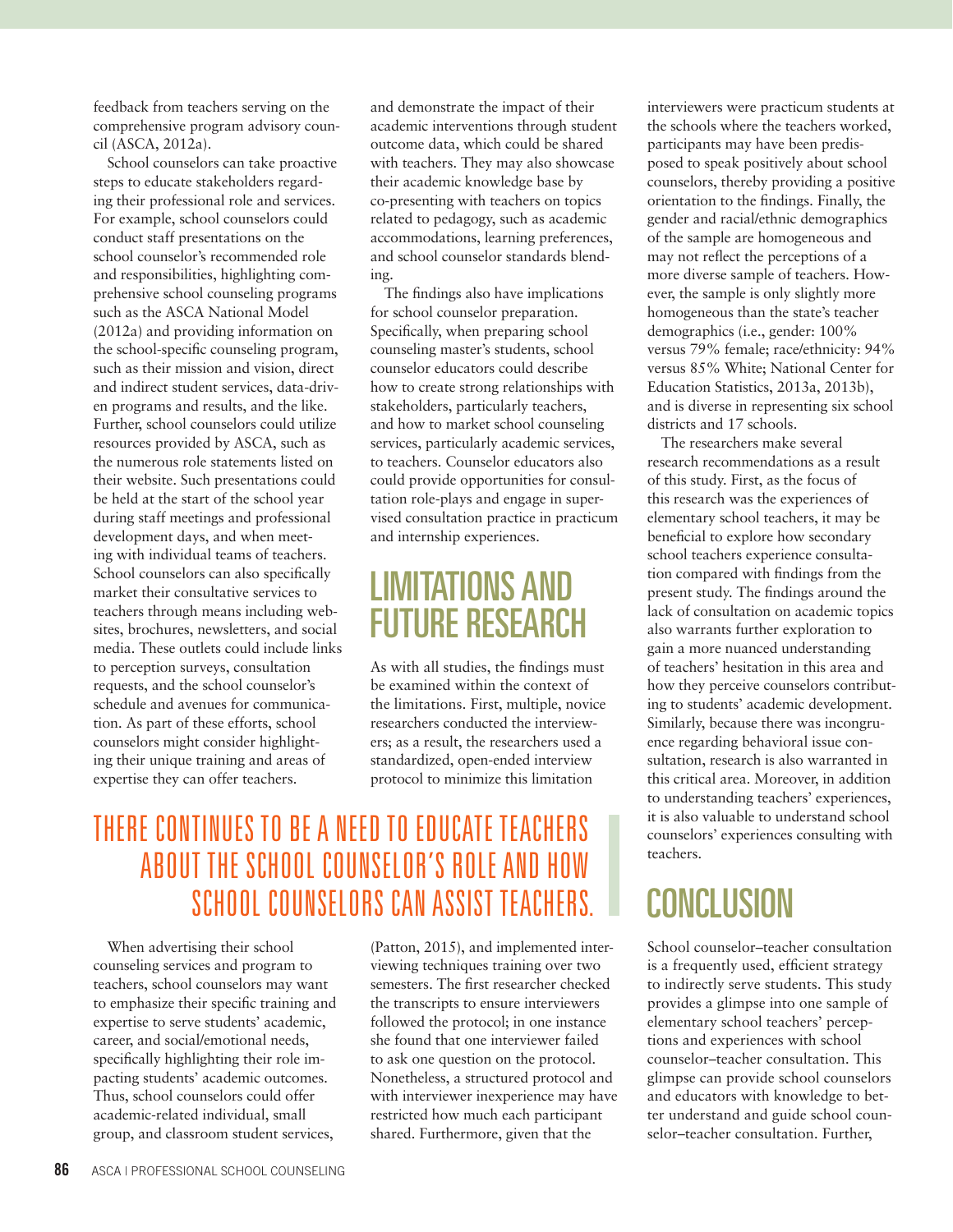the findings may aid school counselors to better serve students as they assist teachers who serve students directly. Through school counselor–teacher consultation, school counselors can be critical in assisting teachers in meeting students' needs, as stated by Ann: *"*I can't imagine doing my job without her [school counselor]."

# REFERENCES

- American School Counselor Association. (2012a). *The ASCA National Model: A framework for school counseling programs* (3rd ed.). Alexandria, VA: Author.
- American School Counselor Association. (2012b). *ASCA school counselor competencies*. Alexandria, VA: Author.
- Baker, S. B., Robichaud, T. A., Dietrich, V. C. W., Wells, S. C., & Schreck, R. E. (2009). School counselor consultation: A pathway to advocacy, collaboration, and leadership. *Professional School Counseling, 12*, 200-206.
- doi:10.5330/PSC.n.2010-12.200 Beesley, D. (2004). Teachers' perceptions of school counselor effectiveness: Collaborating for student success. *Education, 125*, 259-270.
- Berger, C. (2013). Bring out the brilliance: a counseling intervention for underachieving students. *Professional School Counseling*, *17*, 86-96. doi:10.5330/psc.n.2013-17.80
- Braun, V., & Clarke, V. (2006). Using thematic analysis in psychology*. Qualitative Research in Psychology, 3,*  77-101. doi:10.1191/1478088706qp063oa
- Brigman, G., Mullis, F., Webb, L., & White, J. (2005). *School counselor consultation: Skills for working effectively with parents, teachers, and other school personnel*. Hoboken, NJ: Wiley.
- Brown, D., Pryzwansky, W. B., & Schulte, A. C. (2011). P*sychological consultation and collaboration: Introduction to theory and practice* (7th ed.). New York, NY: Pearson.
- Caplan, G. (1970). *The theory and practice of mental health consultation*. New York, NY: Basic Books.
- Carlson, L., & Kees, N. (2013). Mental health services in public schools: A preliminary study of counselor perceptions. *Professional School Counseling, 16*, 211-221. doi:10.5330/PSC.n.2013-16.221
- Clark, M. A., & Amatea, E. (2004). Teacher perceptions and expectations of school counselor contributions: Implications for program planning and training. *Professional School Counseling, 8*, 132-140.
- doi:10.5330/prsc.9.1.w6357vn62n5328vp Council for Accreditation of Counseling and Related Educational Programs. (2015). *2016 standards for accreditation*. Alexandria, VA. Author.
- Creswell, J. W. (2013). *Qualitative inquiry & research design: Choosing among five approaches.* (3rd ed.). Thousand Oaks, CA: Sage Publications, Inc.
- Dahir, C., Burnham, J., & Stone, C. (2009). Listen to their voices: School counselors and comprehensive school counseling programs. *Professional School Counseling, 12*, 182-192. doi:10.5330/PSC.n.2010-12.182
- Davis, E., Pereira, J., & Dixon, A. (2015) Introducing reality play therapy: Reactions and perceptions from elementary school counselors, *Journal of Creativity in Mental Health, 10*, 402-422,
- doi: 10.1080/15401383.2015.1093984 Dinkmeyer, J., Carlson, J., & Michel, R. (2016). *Consultation: Creating schoolbased interventions* (4th ed.). New York, NY: Routledge.
- Erford, B. (2015). Consultation, collaboration and encouraging parental involvement. In B. Erford (Ed.), *Transforming the school counseling profession* (4th ed., pp. 303-324). Upper Saddle River, NJ: Pearson.
- Glander, M. (2015). *Documentation to the NCES common core of data state nonfiscal survey of public elementary/ secondary education: School year 2013-14* (NCES 2015-146). Washington, DC: National Center for Education Statistics. Retrieved from https://nces. ed.gov/ccd/pdf/2015146\_2013-14\_State\_ documentation\_v1a.pdf
- Goldring, R., Gray, L., & Bitterman, A. (2013). *Characteristics of public and private elementary and secondary school teachers in the United States: Results from the 2011–12 schools and staffing survey (NCES 2013-314)*. Washington, DC: National Center for Education Statistics. Retrieved from https://nces.ed.gov/pubs2013/2013314. pdf
- Goodman-Scott, E. (2015). School counselors' perceptions of their academic preparedness and job activities. *Counselor Education and Supervision*, *54*, 57-67. doi:10.1002/j.1556-6978.2015.00070.x
- Gysbers, N. C., & Henderson, P. (2012). *Developing and managing your school guidance program* (5th ed.). Alexandria, VA: American Counseling Association.
- Hays, D. G., & Singh, A. A. (2012). *Qualitative inquiry in clinical and educational settings.* New York, NY: Guilford Press.
- Jacob, S., & Furgerson, S. (2012). Writing interview protocols and conducting interviews: Tips for students new to the field of qualitative research. *The Qualitative Report, 17*, 1-10.
- Keys, S. G., Bemak, F., Carpenter, S. L., & King-Sears, M. (1998). Collaborative consultant: A new role for counselors serving at-risk youths. *Journal of Counseling & Development, 76*, 123-133.
- doi:10.1002/j.1556-6676.1998.tb02385.x Kvale, S. (2007). *Doing interviews.*
- London, UK: Sage Publications. National Center for Education Statistics. (2013a). Schools and Staffing Survey (SASS): Table 1. Retrieved from https:// nces.ed.gov/surveys/sass/tables/ sass1112\_2013314\_t1s\_001.asp
- National Center for Education Statistics. (2013b). Schools and Staffing Survey (SASS): Table 2. Retrieved from https:// nces.ed.gov/surveys/sass/tables/ sass1112\_2013314\_t1s\_002.asp
- Ohrt, J. H., Limberg, D., Bordonada, T., Griffith, C., & Sherrell, R. S. (2016). Adolescents' perceptions of their school counselors' impact*. Journal of Child and Adolescent Counseling, 2*, 1-15.
- doi:10.1080/23727810.2015.1133996 Patton, M. Q. (2015). *Qualitative evaluation and research methods* (4th ed). Thousand Oaks, CA: Sage.
- Perera-Diltz, D., Moe, J. L., & Mason, K. L. (2011). An exploratory study in school counselor consultation engagement. *Journal of School Counseling, 9*(13). Retrieved from http://www.jsc.montana. edu/articles/v9n13.pdf
- Perkins, G., Oescher, J., & Ballard, M. B. (2010). The evolving identity of school counselors as defined by the stakeholders. *Journal of School Counseling, 8*(31), Retrieved from http:// www.jsc.montana.edu/articles/v8n31. pdf
- Rayle, A. D., & Adams, J. R. (2008). An exploration of 21st-century school counselors' daily work activities. *Journal of School Counseling, 5*(8). Retrieved from http://www.jsc.montana. edu/articles/v5n8.pdf
- Rubin, H. J., & Rubin, I. S. (1995). *Qualitative interviewing: The art of hearing data*. Thousand Oaks, CA: Sage.